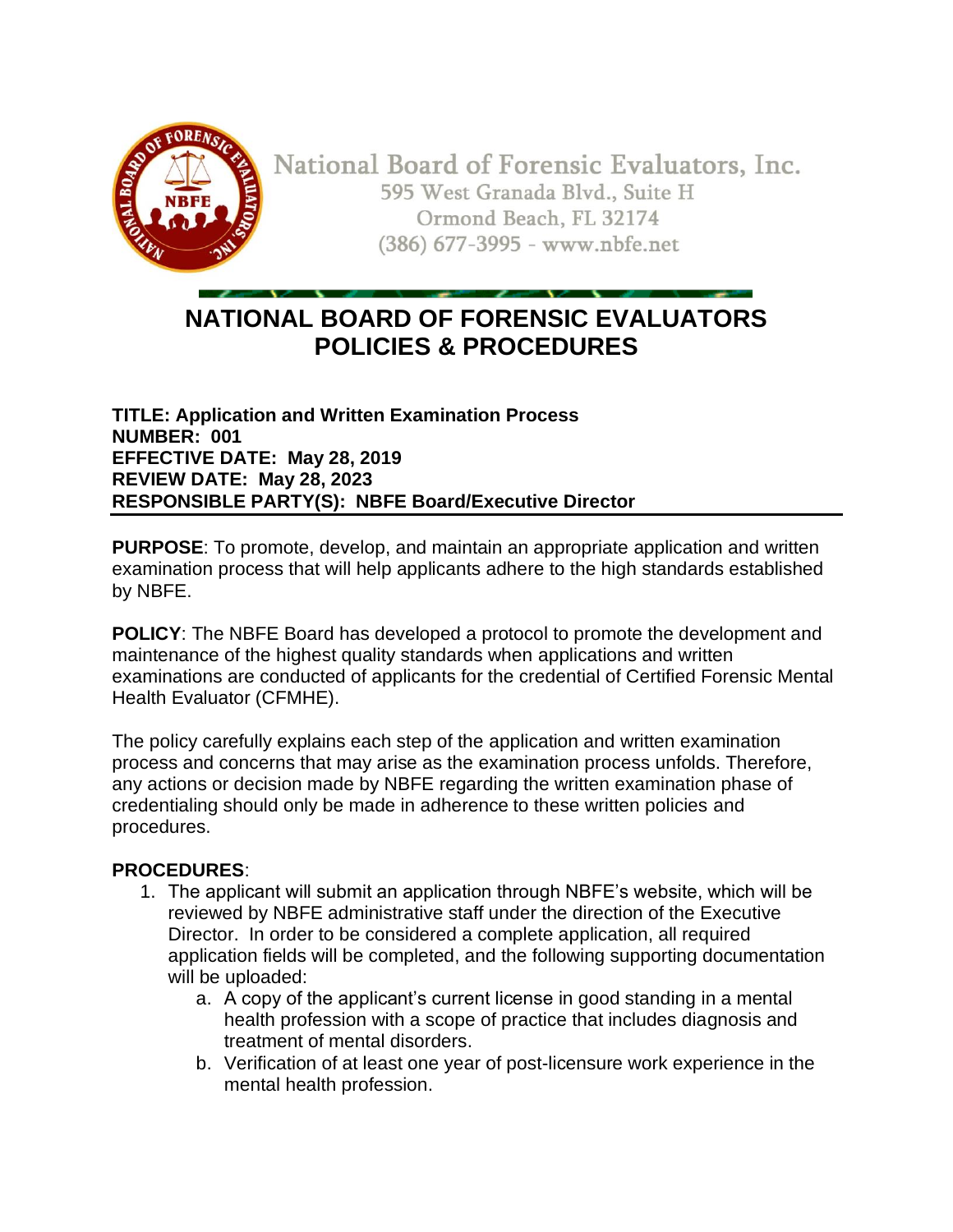- c. A minimum of forty hours of forensic mental health-related training and/or experience such as completion of classes, workshops, or seminars, supervision hours, published professional works, etc., focusing on forensic mental health assessment, sexual offenders, domestic violence, expert witness, ethical issues, family law, introduction to essentials of forensic assessment, child custody evaluations, assessment in personal injury, malingering, competency to stand trial, civil commitment, juvenile justice, immigration evaluations, or substance abuse. Experience in providing expert testimony, depositions, divorce and family mediation, competency evaluations, etc., will be considered if there is a verifiable case number and court reference accompanying the application.
- d. Three current professional reference letters that validate the applicant's ethical and moral standards and pertinent clinical skills and abilities. The letter must be printed on a professional letterhead and must be signed by the reference. Only letters from mental health professionals will be accepted.
- e. A copy of the applicant's current malpractice insurance policy. If the application is employed by a government or community agency, then a letter from the applicant's supervisor attesting that he or she is covered by the agency's malpractice policy or legal counsel will fulfill this requirement.
- f. A professional headshot photo.
- g. A copy of the applicant's resume or curriculum vitae.
- h. Verification of current membership in a professional association that is partnered with NBFE (if utilizing the "members only" application discount).
- i. Answers to background questions related to ethical and legal issues.
- j. Agreement to abide by the code of ethics and practice guidelines of the applicant's mental health profession as follows:
	- i. Clinical mental health counselors: American Mental Health Counselors Association (AMHCA)
	- ii. Clinical and counseling psychologists: American Psychological Association (APA) and American Board of Forensic Psychology (ABFP)
	- iii. Clinical social workers: National Association of Social Workers (NASW) and National Organization of Forensic Social Work (NOFSW)
	- iv. Marriage and family therapists: American Association of Marriage and Family Therapy (AAMFT)
	- v. Psychiatrists and psychiatric nurse practitioners: American Psychiatric Association (APA)
- k. Payment of the applicable application fee.
- 2. The applicant may be denied certification if:
	- a. The applicant fails to provide any of the information detailed in Procedure 1 above.
	- b. The applicant's information is outdated or expired (e.g., expired malpractice insurance, expired license).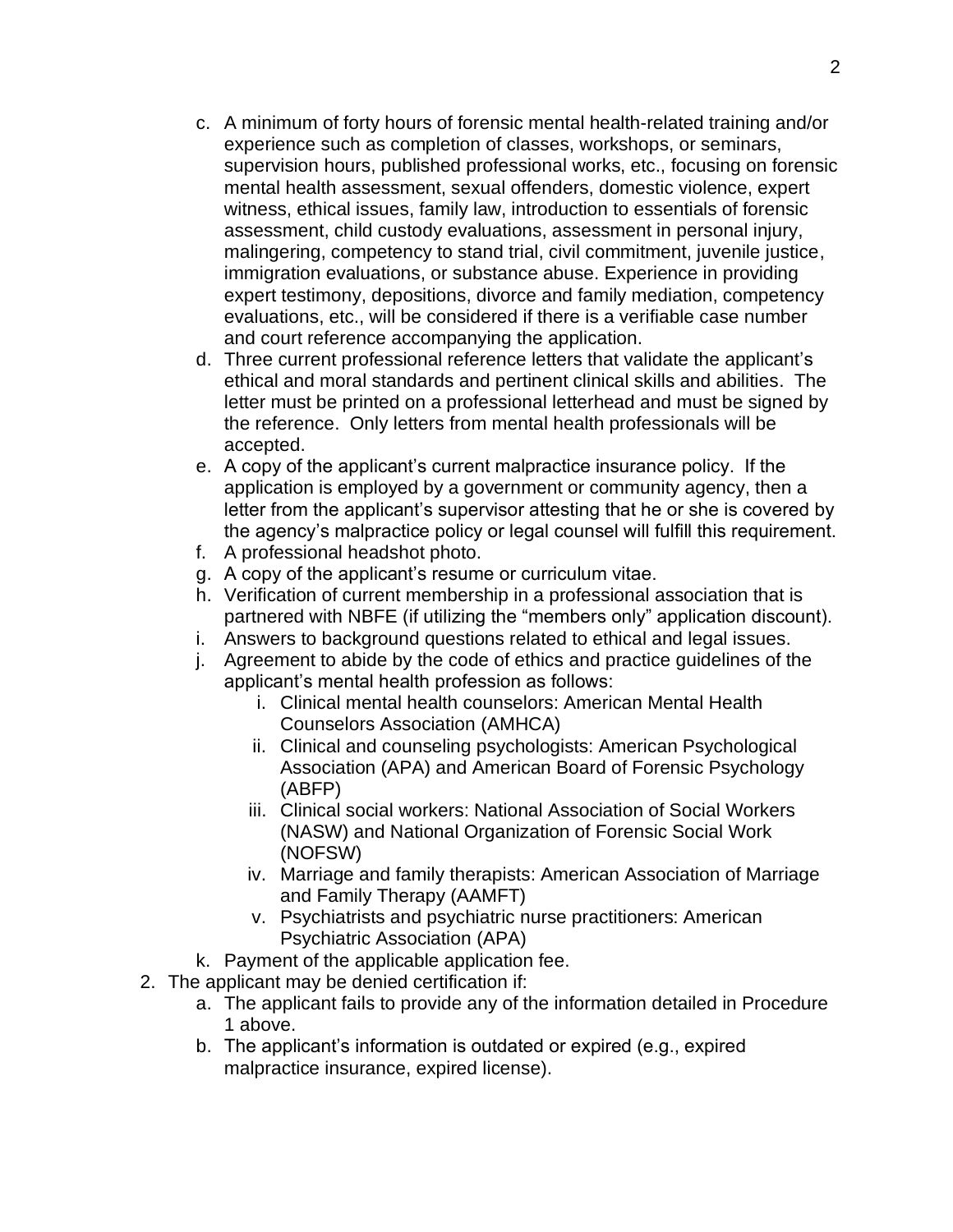- c. The background information and/or professional references reveal potential breeches of law, duty, ethics, and best practices in the field.
- 3. An applicant will have up to 90 days from the time an application fee is submitted to complete all required application fields and schedule and pass the written examination.
	- a. If the application fee was paid through registration for a certification workshop, then the 90-day period does not start until the date of the workshop.
- 4. The applicant will pass the approved CFMHE written examination with a score of 70% or higher in order to be moved to candidate status and be considered eligible to proceed with the oral examination (see policy 002).
	- a. In the event that the application fails the examination, administrative staff of NBFE will provide the applicant with a brief report on the examination domains that he or she scored poorly on in order to aid the applicant with a more focused preparation. The applicant may also be directed to webinars, homestudies, or other study materials to aid in preparation.
	- b. In the event that that the application fails the written examination three times, the Executive Director will choose between the following recourses:
		- i. Fail the applicant, or
		- ii. Require a re-examination fee as determined by the board and refer the candidate to appropriate training resources.

#### **TITLE: Oral Review Process NUMBER: 002 EFFECTIVE DATE: February 22, 2016 REVISED: September 30, 2018 REVIEW DATE: February 22, 2020 RESPONSIBLE PARTY(S): NBFE Board/Orals Review Committee**

**PURPOSE**: To promote, develop, and maintain an appropriate oral review process which will help candidates and the Oral Review Committee members adhere to the high standards established by NBFE.

**POLICY**: The NBFE Oral Review Committee has developed a protocol to promote the development and maintenance of the highest quality standards when oral reviews are conducted of candidates for the credential of Certified Forensic Mental Health Evaluator (CFMHE).

This policy describes the roles as well as the expectations of both applicants/candidates and committee members. The policy carefully explains each step of the interview process and concerns that may arise as the interview process unfolds. Therefore, any actions or decision made by NBFE regarding the oral interview phase of credentialing should only be made in adherence to these written policies and procedures.

### **PROCEDURES**: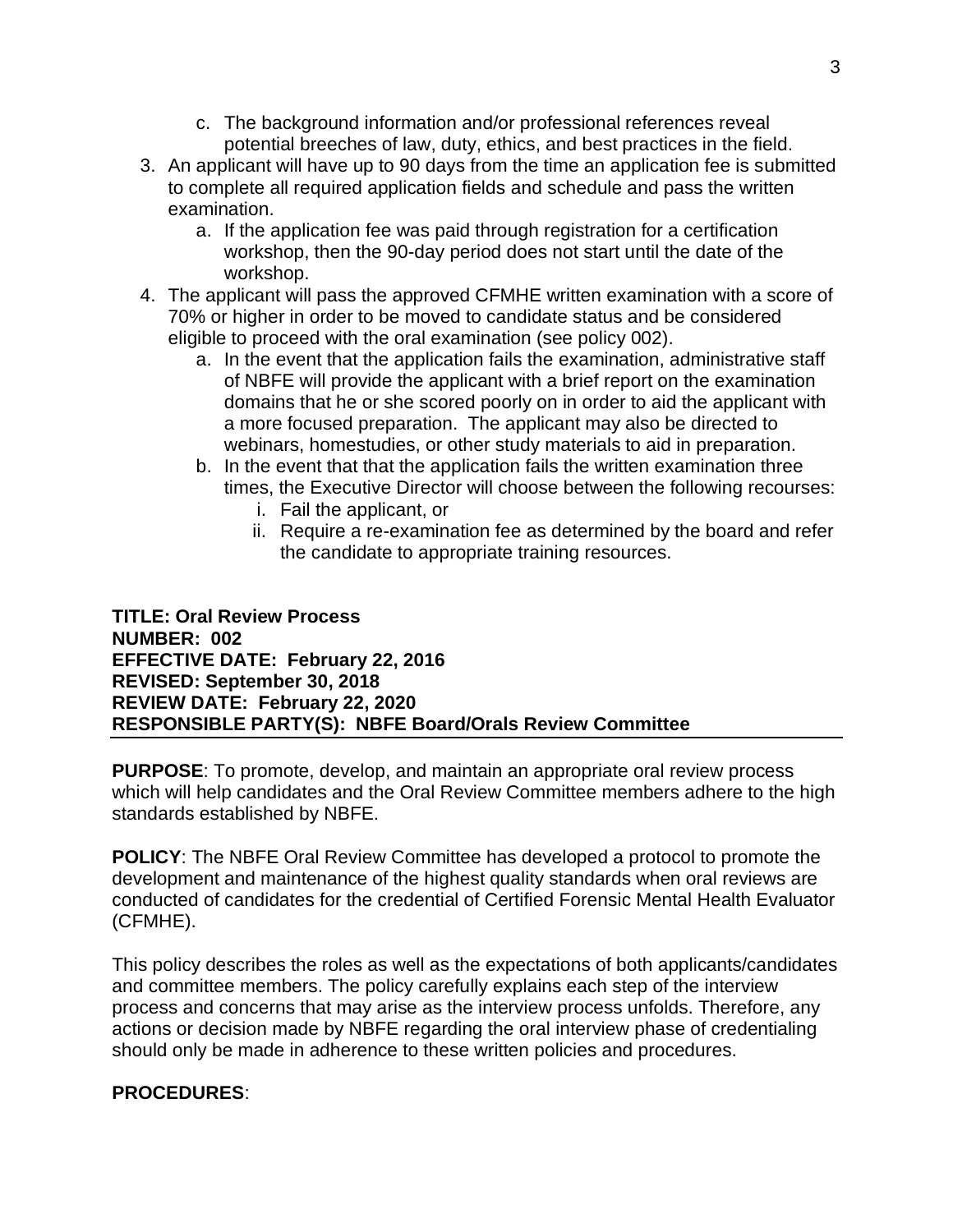- 5. The candidate will submit a sample report adhering to the most current edition of the approved NBFE report format to the Oral Examination Committee Chair for review.
	- a. If any corrections are required, the Chair will return the report to the applicant, and the candidate will have a maximum of two (2) weeks to return the corrected report to the Chair.
		- i. If the candidate fails to correct all of the required revisions satisfactorily, the report will be returned a second time, and the candidate will have one (1) week to return the corrected report to the Chair.
	- b. If no corrections are required, or if the candidate has addressed all recommended revisions satisfactorily, the Chair will forward the report to the Oral Examination Committee, and the oral examination will be scheduled.
- 6. The candidate will defend the sample report before the Oral Examination Committee.
	- a. In the event that the candidate passes the oral examination, the candidate will be awarded the Certified Forensic Mental Health Evaluator (CFMHE) credential.
	- b. In the event that the candidate fails the oral examination, the Oral Examination Committee may use exercise one of two (2) options up to two (2) times per candidate:
		- i. Return the sample report to the candidate and require additional revisions to be submitted within two (2) weeks of notification.
		- ii. Require the candidate to submit a second sample report within two (2) weeks of notification.
	- c. In the event that the candidate does not pass despite three (3) attempts, the Oral Examination Committee may elect either of the following recourses:
		- i. Fail the candidate.
			- 1. The candidate will not be permitted to retake the oral examination for a minimum of six (6) months, at which time the above process would be repeated, and will be charged a re-examination fee to be determined by the committee.
		- ii. Require additional training in one or more subject matter(s) relevant to the weaknesses in the candidate's report and/or defense of the report.
			- 1. The candidate will have a maximum of three (3) months to complete the required training and resubmit a new sample report to be used for re-examination, at which point the above process would be repeated.
- 7. In the event a candidate does not schedule the oral examination within six months of submitting an application for certification, his or her candidacy status will be terminated.
	- a. The applicant may request to have his or her candidacy re-activated by sending an email to the Executive Director (ED) along with the applicable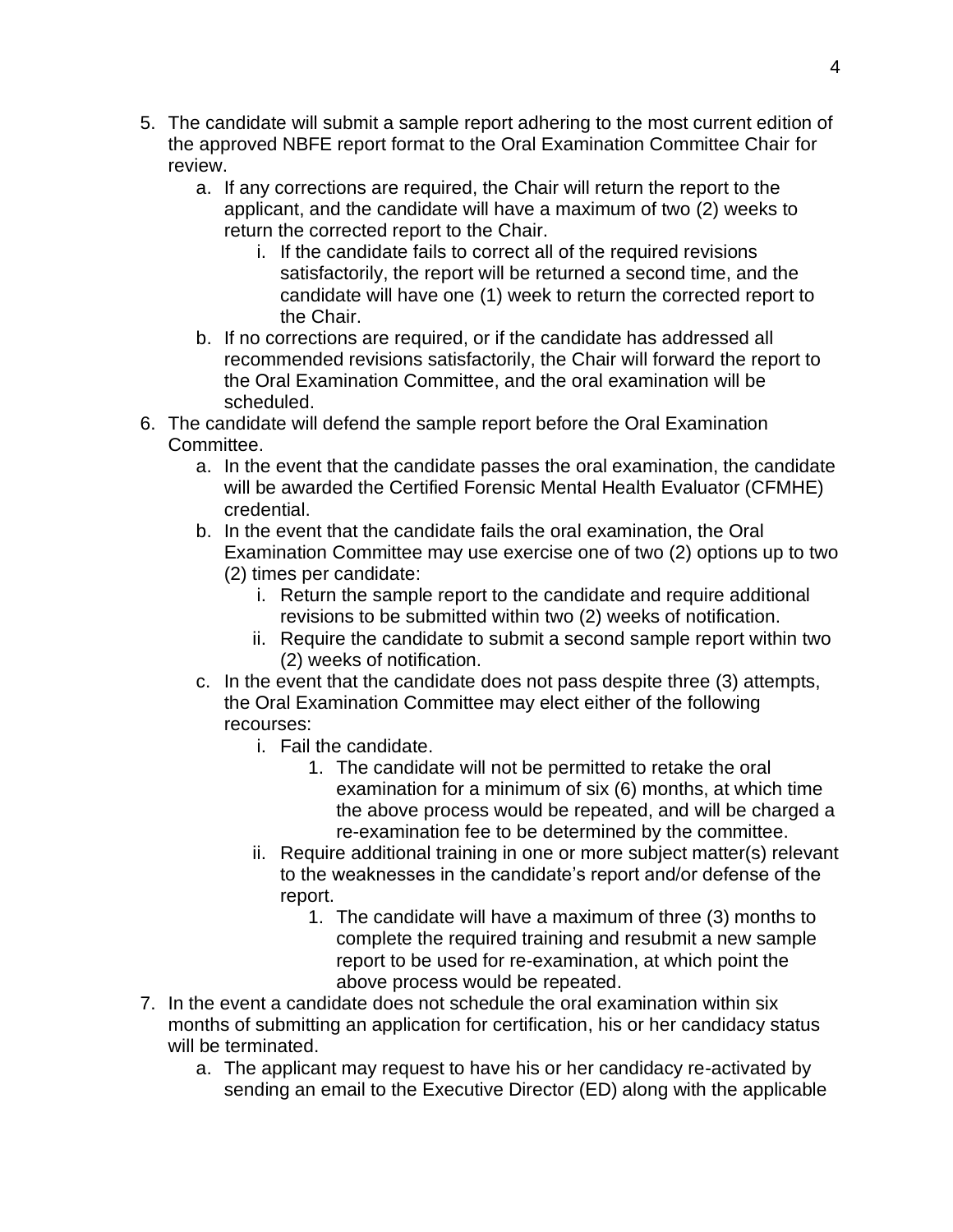administrative fee (as set by the NBFE Board of Directors) explaining for the delay and proposing a revised deadline for scheduling the oral examination.

- i. The proposed deadline may be no more than 12 months from the date of the applicant's application for certification.
- ii. If the ED approves the extension, the applicant's candidacy will be reinstated.
	- 1. Should the candidate miss the extension, his or her candidacy will be terminated, and he or she would need to reapply (including payment of the full credentialing fee) if interested in pursuing the CFMHE credential in the future.
- 8. An applicant or candidate who is denied certification by NBFE may appeal the determination within 30 days of notification of denial.
	- a. The appeal must be submitted in writing to the Executive Director's attention and must contain the following components:
		- i. A description of NBFE's action(s) the applicant or candidate wishes to appeal;
		- ii. The applicant or candidate's rationale for why NBFE should amend its determination; and
		- iii. A proposed resolution (i.e., a description of the actions that NBFE and the applicant/candidate can take to remedy the applicant/candidate's concerns, including proposed timeframes for requested actions).
	- b. The Executive Director will review the appeal within 14 days and will submit an analysis to the NBFE Board recommending a course of action.
	- c. The NBFE Board will review the Executive Director's analysis and respond to the applicant/candidate within 30 days, electing one of three courses of action:
		- i. Provision of a rationale for denial of the appeal;
		- ii. A proposed resolution, which the applicant/candidate must respond to within 14 days; or
		- iii. A request for a virtual meeting with the applicant/candidate to discuss the appeal in greater detail.

**TITLE: Recertification Policy NUMBER: 003 EFFECTIVE DATE: February 22, 2016 REVISED: September 30, 2018 REVIEW DATE: February 22, 2020 RESPONSIBLE PARTY(S): NBFE Board/P&P Committee** 

**PURPOSE**: The purpose of this policy is to protect the public from those who fraudulently profess to hold a valid certification from the National Board of Forensic Evaluators (NBFE). It will also assist NBFE to verify that each Certified Forensic Mental Health Evaluator (CFMHE) is in full compliance with standards.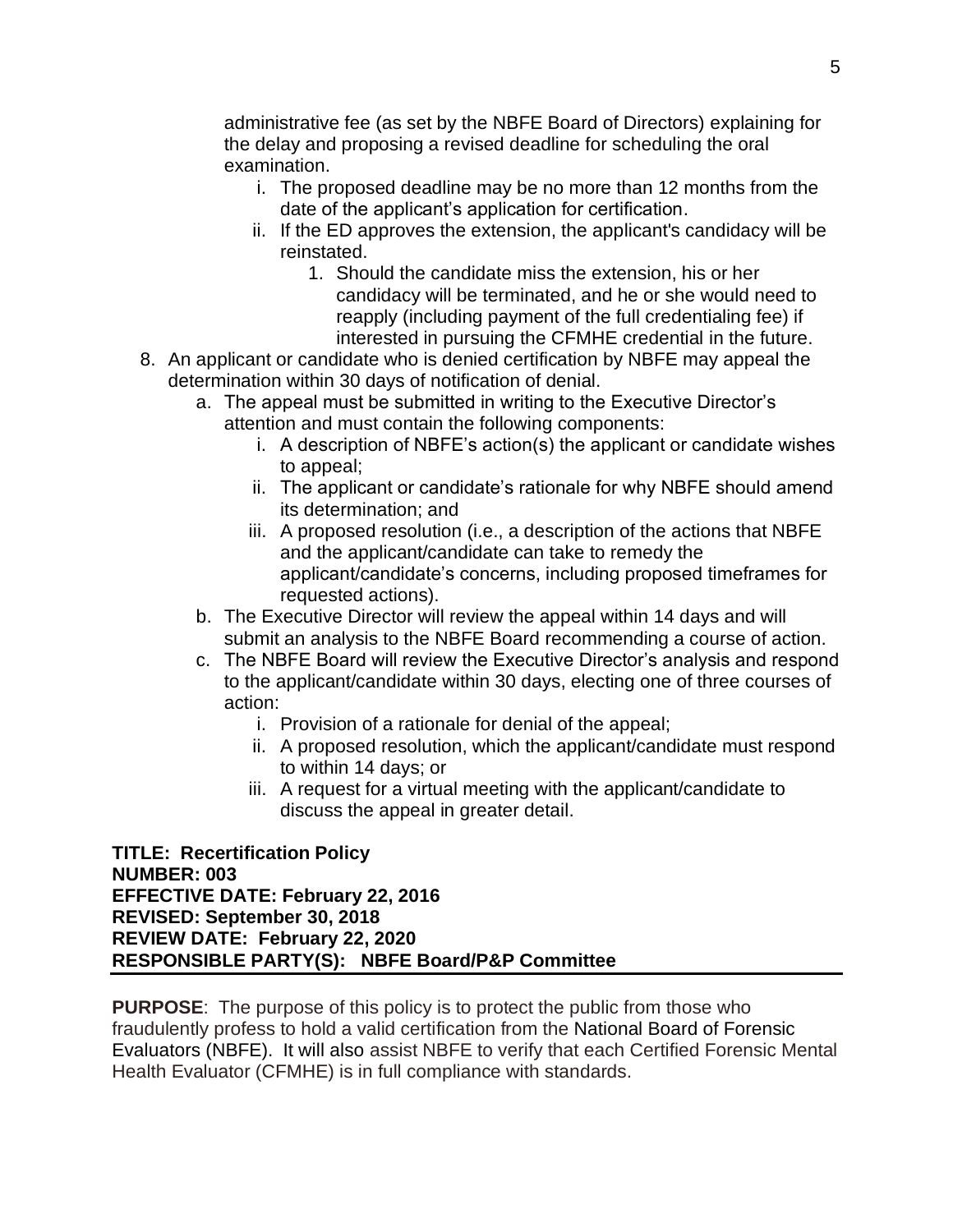**POLICY**: As of January 1, 2009, all Certified Forensic Mental Health Evaluators (CFMHEs) will have an expiration date on their credential. No later than January 31, an annual review is conducted to verify the credentialed member's current license, professional malpractice insurance, and to determine that all essential matters are disclosed to the NBFE board of directors.

### **PROCEDURES**:

Ongoing certification and professional development are required by NBFE to ensure all CFMHE's maintain appropriate professional integrity and knowledge.

- 1. The following requirements must be met annually:
	- a. Submission of verification of completion of three (3) contact hours pertaining to forensic mental health and/or evaluation, diagnosis, and assessment (e.g. administering and interpreting tests, conducting clinical interviews, DSM, risk assessment, etc.).
		- i. CFMHEs are responsible for maintaining copies of their CE's and submitting certificates of completion with their renewal application annually.
	- b. Payment of a certification renewal fee as determined by the NBFE Board of Directors by the first of January each year.
		- i. If a candidate is awarded the CFMHE credential within 90 days of the end of a renewal period (i.e., November 1st through January 31st), the candidate's first annual renewal fee will be waived.
	- c. Complete CFMHE Disclosure statement indicating any arrests, ethical violations, or other issues which may impact the integrity of your certification and NBFE.
- 2. CFMHEs who do not complete the above renewal requirements on or before January 31<sup>st</sup> shall be considered late and a late fee of \$50.00 shall be assessed.
	- a. Renewal requirements received by the second month (February) and before the sixth month (June 31) after the due date will be charged a late fee as determined by the NBFE Board of Directors.
	- b. Renewal requirements received after the third month (May 1) after the due date shall be required to reapply and their prior CFMHE designation shall be terminated.
		- i. The NBFE Board of Directors will expect a new application and full fee to make the determination for recertification. The applicant must provide an explanation of their reason for not reapplying in a timely manner, and the applicant will be required to retake the written examination and submit written samples for review and approval.
- 3. Should any CFMHE desire an extension for a specific length of time to suspend their recertification, the CFMHE must provide a written request with the reason of said request to the NBFE Board of Directors for their determination.
	- a. If an extension is granted, the CFMHE will not be terminated but their listing will be removed for that period of time granted by the board.
- 4. The CFMHE credential is a pre-requisite for NBFE's advanced certificates, including the Certified Child Custody Evaluator (CCCE) and Certified Forensic Behavioral Analyst (CFBA) credentials. In the event that an individual's CFMHE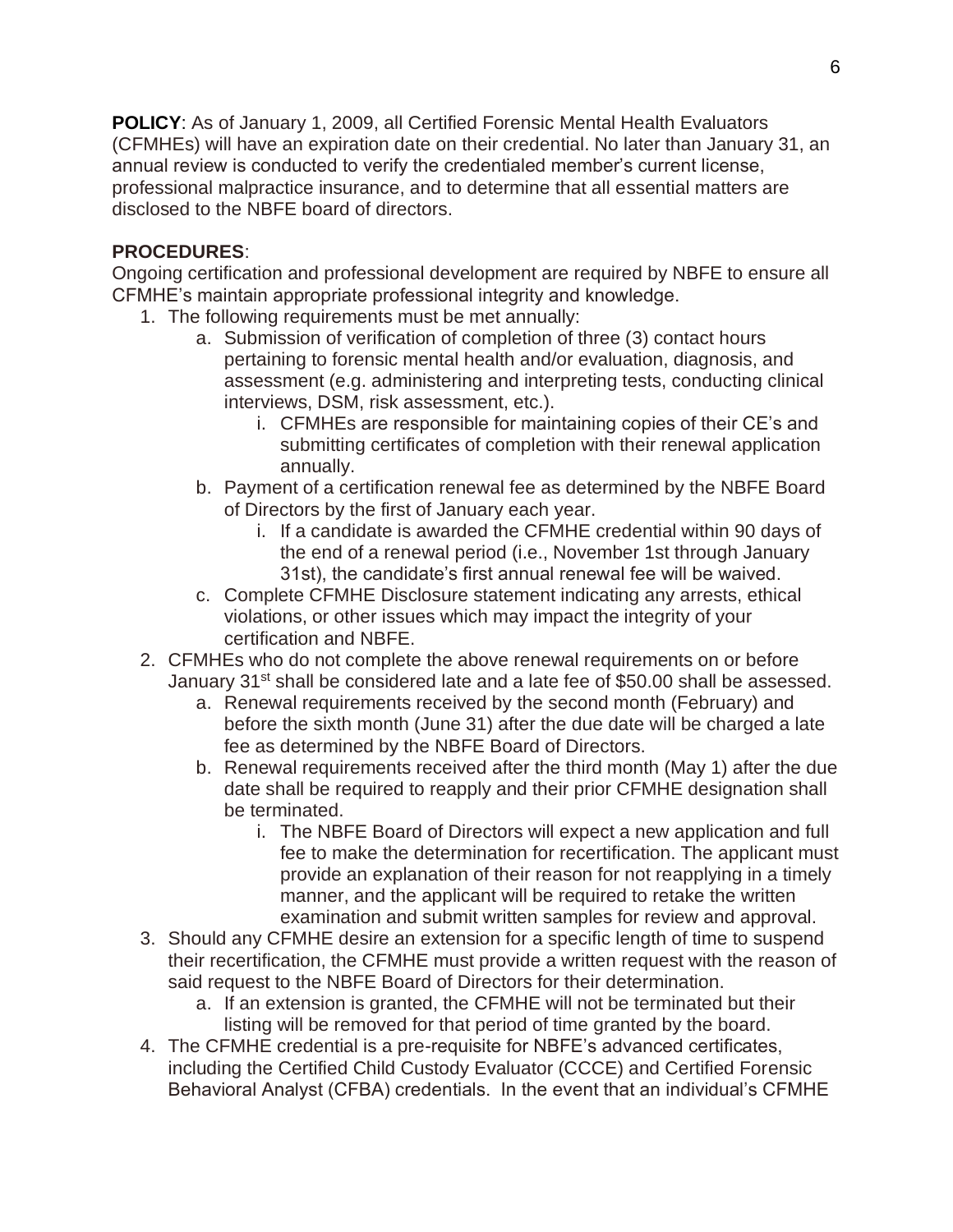credential is terminated, he or she will surrender any advanced NBFE certifications by default.

#### **TITLE: Oral Review Process Training Fees Policy NUMBER: 004 EFFECTIVE DATE: February 22, 2016 REVISED: September 30, 2018 REVIEW DATE: February 22, 2020 RESPONSIBLE PARTY(S): P&P Committee**

**PURPOSE**: This policy and procedure will help protect the public from those who fraudulently profess to hold a valid certification from the National Board of Forensic Evaluators (NBFE). It will also assist NBFE to verify that each Certified Forensic Mental Health Evaluator (CFMHE) is in full compliance with standards.

**POLICY**: The National Board of Forensic Evaluators has developed a process that requires all Candidates to complete mandatory training workshop prior to obtaining the CFMHE credential.

**PROCEDURES**: All perspective applicants for CFMHE must complete an approved training workshop provided by NBFE prior to moving toward completion of their CFMHE. Each applicant must complete the training prior to submitting their written samples for oral review.

#### **TITLE: Administration of Tests & Assessments NUMBER: 005 EFFECTIVE DATE: March 2, 2011 REVIEW DATE: March 1, 2011 RESPONSIBLE PARTY(S): NBFE Board/P&P Committee**

NBFE's position on testing by its members is that before any member of NBFE embarks in the use/interpretation of psychometrics (personality testing, IQ testing, achievement testing, projective testing, etc.) said member should have the requisite training and required competencies to administer and interpret said instrument. In addition, NBFE requires/recommends each member to follow all state guidelines, as well as the ethical standards of each member's professional organizations, prior to the administration of any psychometrics. NBFE expects all members to be aware of their individual state's laws and standards and adhere to them, failure to do so could warrant immediate loss of NBFE affiliation.

**TITLE: Changes in Dues/Membership Rates NUMBER: 006 EFFECTIVE DATE February 22, 2016 REVISED: September 30, 2018 REVIEW DATE: February 22, 2020 RESPONSIBLE PARTY(S): NBFE Board**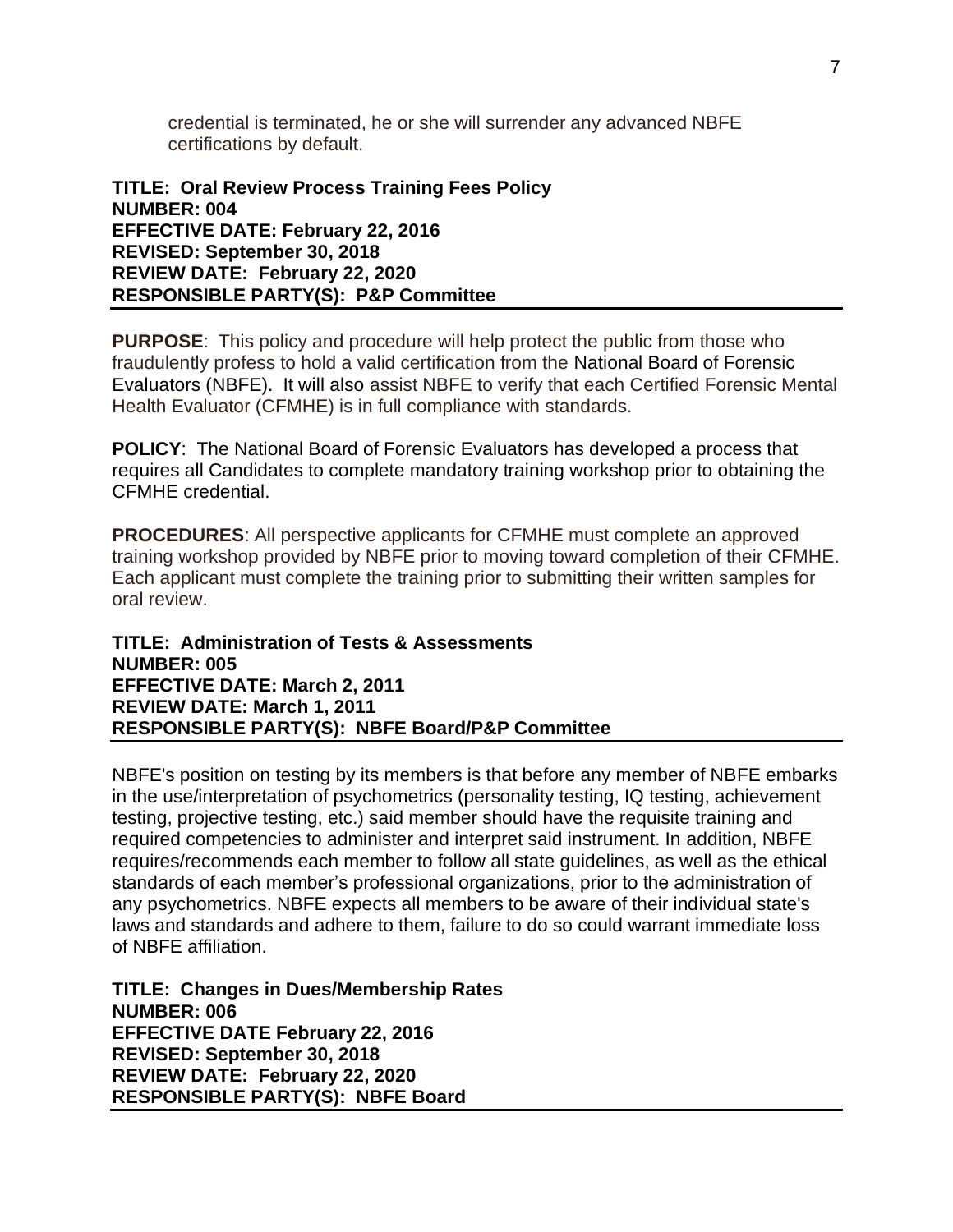- 1. Membership rates/dues are subject to change on an annual basis in accordance with recommendations from NBFE's board of directors and President.
	- a. NBFE offers members the opportunity to pay dues in advance from time to time at a reduced rate (i.e., annual dues were recently \$120. However, several members paid for two years dues at one time for a reduced rate of \$200).
	- b. In the future, should dues be reduced, members will have the option to have their prepaid dues cover an additional year or they may request a refund for the difference.
	- c. If the dues increase, however, the members who prepaid would not be responsible for any difference between the old/new rates. They will maintain their membership level based upon the rates at which they prepaid.
	- d. If a refund is desired, the NBFE member should submit said request in writing to the President of NBFE within 60 days of dues change. After 60 days, the member's prepayment will be applied to an additional year membership.

**TITLE: Proofreading Services Provided to CFMHE & CFMHE Candidates NUMBER: 007 EFFECTIVE DATE April 21, 2017 REVISED: September 30, 2018 REVIEW DATE: February 22, 2020 RESPONSIBLE PARTY(S): NBFE Board** 

#### **PROOF READER**

NBFE will provide a Proof Reader for those CFMHE and Candidates who wish to utilize this service for their forensic mental health reports or evaluations. However, the extent that the proofreader reviews and edits said reports and evaluations do not extend to NBFEs format and protocols.

Our professional editors correct grammatical errors, including punctuation, capitalization, verb tense, spelling, and sentence structure. The document will also be checked for clarity.

#### **FEES**

Clinical Report or Forensic Mental Health Evaluation: \$100.00

#### **FEE STRUCTURE:**

\$50.00 to Proof Reader and \$50.00 to NBFE

### **PROCESS**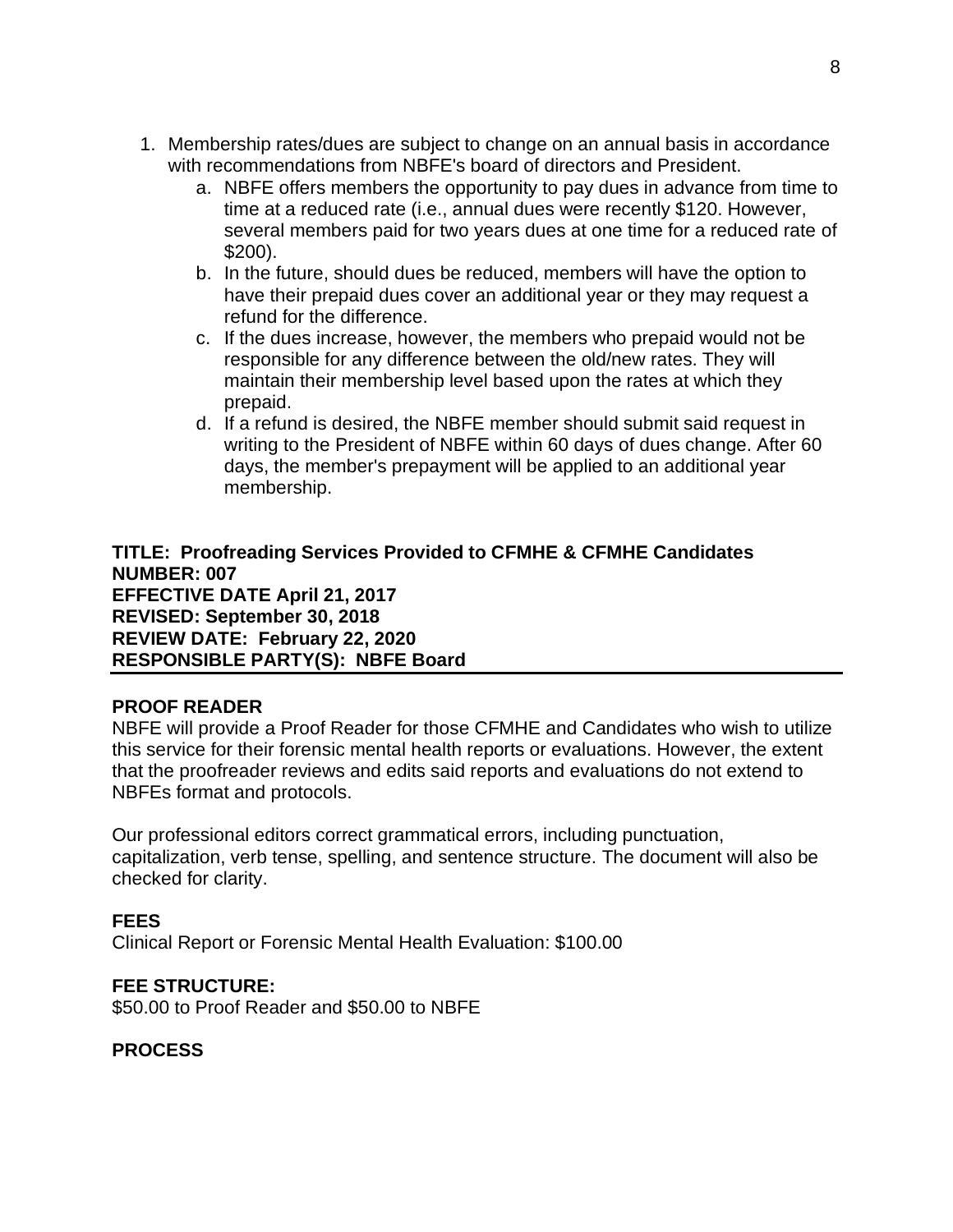The Executive Director (ED) has access to all Proof Readers. Upon the discretion of the ED, the ED shall make the decision to assign the Proof Reader to the Consumer of Service.

**TITLE: Feedback and Requests from Applicants, Candidates, Partners, Training Particpants, and the Public NUMBER: 008 EFFECTIVE DATE August 1, 2017 REVISED: November 28, 2021 REVIEW DATE: November 28, 2028 RESPONSIBLE PARTY(S): NBFE Administrative Staff, NBFE Board** 

- 1. **Feedback from Applicants, Candidates, Partners, Training Attendees, and the Public**
	- a. NBFE is dedicated to conducting all of its activities in a manner consistent with ethical guidelines established by national associations representing the mental health professions (i.e., American Association of Marriage and Family Therapy, American Counseling Association, American Mental Health Counselors Association, American Psychiatric Association, American Psychological Association, National Association of Social Workers) Individuals may issue concerns, complaints, and grievances about any aspect of NBFE's operations, including continuing education (CE events), to NBFE's administrative staff through any of the following means:
		- i. Filling out a contact form, which clearly identifies the name and contact information of the individual responsible for receiving grievances, on NBFE's public website at [https://www.nbfe.net/Contact;](https://www.nbfe.net/Contact)
		- ii. Emailing any administrative employee of NBFE; or
		- iii. Dialing NBFE's phone number (listed on the website and all correspondences); or
		- iv. Communicating a grievance and requesting a resolution in a CE event evaluation survey.
	- b. NBFE administrative staff (i.e., the Administrative Assistant and/or Executive Director) review all grievances, research facts and details related to the complaint, and respond to the issuer of the complaint with a within 72 hours of receipt of the grievance.
		- 1. If resolution involves actions consistent with the ED's job description, the ED will provide the issuer of the complaint with a proposed resolution.
			- a. Examples of proposed resolutions related to CE events include (but are not limited to):
				- i. Modification of program contents to address expressed concerns;
				- ii. Full or partial refunds;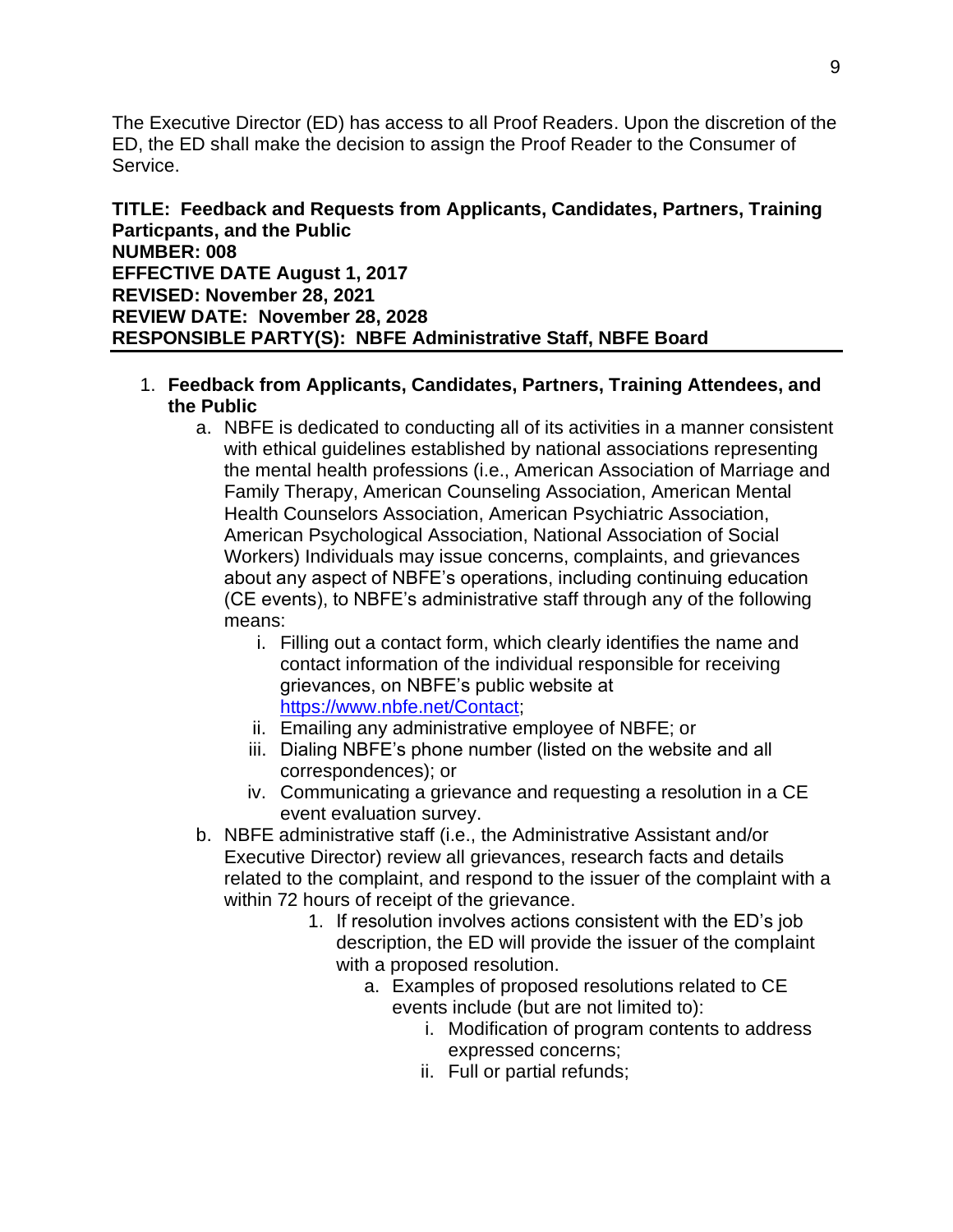- iii. The issuing of a credit in the attendee's account, which can be applied to other NBFE events or products.
- 2. If resolution involves actions beyond the job duties of the ED (e.g., revisions to NBFE policy and procedure, expenditures above \$500, etc.), the ED will notify the complainant that the ED will prepare a report on the complaint and send it along with a recommended resolution to the NBFE Board of Directors for review. The Board will then direct the ED on how to respond within one (1) month of receipt of the complaint.
- ii. If the feedback involves an ethical or legal complaint against an individual who is currently certified by NBFE as a forensic mental health evaluator or who is applying for the CFMHE credential, NBFE administrative staff will collect information from the complainant via an electronic form available on NBFE's website and will determine if any action has been taken by a regulatory body (e.g., a licensure board, professional association) or law enforcement agency.
	- 1. If a regulatory body or law enforcement agency has taken action against a CFMHE or applicant/candidate for the CFMHE credential, administrative staff will conduct an investigation, and the ED will provide a report to the NBFE Board of Directors summarizing the findings of the investigation as well as a recommendation for resolution of the complaint. The Board of Directors will review the report and vote on a resolution.
	- 2. If a regulatory body or law enforcement agency has not taken action against a CFMHE or applicant/candidate for the CFMHE credential, administrative staff will inform the complainant that NBFE does not investigate or take action until or unless a regulatory body or law enforcement agency has conducted an investigation. Administrative staff will record the complainant's report.

### 2. **Requests for Disability-Related Accommodations**

- a. NBFE CE event registration forms include a field prompting registrants to identify whether they are requesting any disability-related accommodations. Alternatively, registrants may contact NBFE by phone, email, or the online form available on the NBFE website to request an accommodation.
- b. When a request for accommodation is received, administrative staff (i.e., the Administrative Assistant and/or Executive Director) will respond to the individual initiating the request within 72 hours with details regarding how the accommodation will be provided. If an accommodation cannot reasonably be provided, administrative staff will propose an alternative action to the registrant.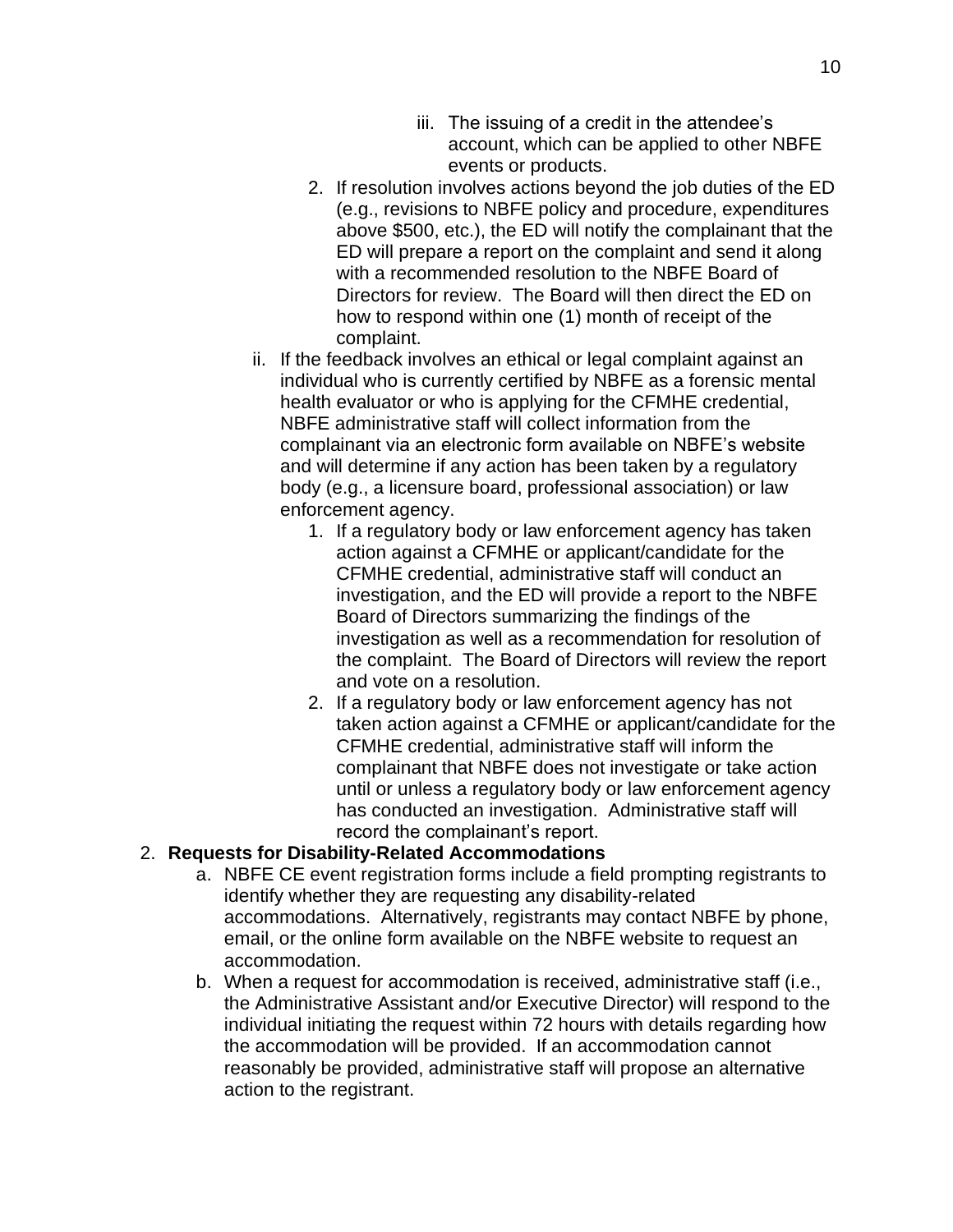## **3. Training Event Refund Requests**

a. All NBFE training events are non-refundable. However, under extenuating circumstances registrants may contact NBFE and request an exception to this policy. If an exception is granted, a full or partial refund will be offered to the registrant in the form of a credit to the registrant's account usable for future NBFE events or fees.

# **4. Training Event Evaluation**

- a. All participants of NBFE training events are asked to complete an evaluation survey consisting of a combination of quantitative and qualitative items designed to measure program quality and efficacy.
	- i. Evaluations include the following quantitative items:
		- 1. Impression of speaker's presentation style and ability to maintain interest
		- 2. Impression of speaker's knowledge and expertise of the subject
		- 3. Degree to which program topic and objectives were clearly stated and met
		- 4. Degree to which program content and structure met stated expectation
		- 5. Degree of usefulness of the content of the CE program to the participant's practice or other professional development
		- 6. Extent of opportunity for interactions and exercises
		- 7. Quality of supplied course materials
		- 8. How effectively the length of the presentation and use of time was managed
		- 9. How much the participant learned as a result of the CE program
		- 10.Quality of training promotion materials
	- ii. Evaluations include the following qualitative items in an open-ended "comment box" format:
		- 1. What did you like the most about the training?
		- 2. What did you like the least?
		- 3. What other training topics would you like to see NBFE provide?
		- 4. How did you learn about NBFE?
		- 5. How did you hear about today's webinar?
		- 6. Other feedback/comments
	- iii. For NBFE "on-demand webinars" and "homestudies," a posttraining quiz will be utilized to assess a postdoctoral level of learning specific to the program's predetermined learning objectives.
		- 1. "All of the above" and "none of the above" responses and/or questions that can be easily answered without attending to program content will be avoided.
		- 2. Questions will be designed to assess participants' abilities to achieve the learning objectives listed for the course.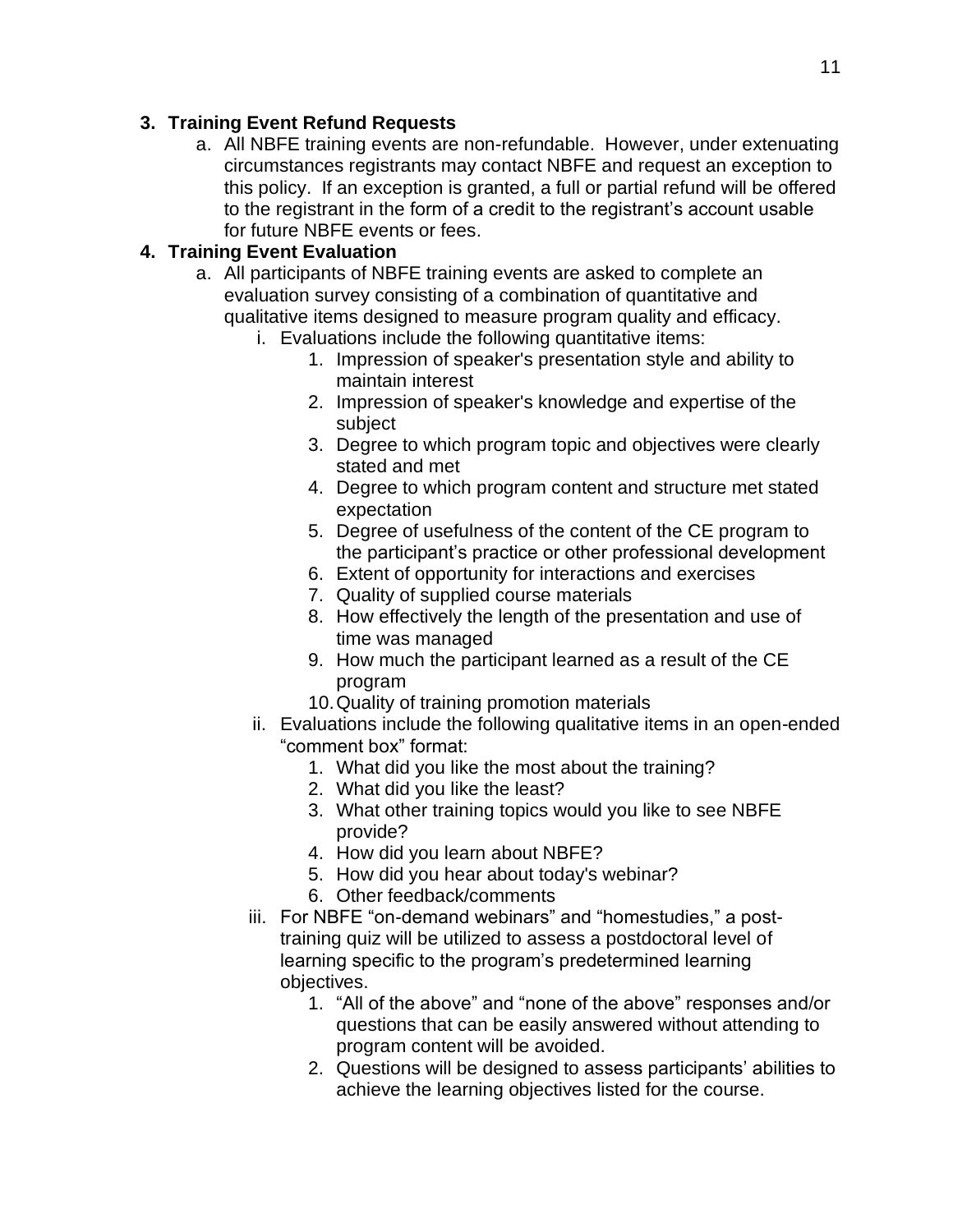- 3. There will be a minimum of 6-to-8 questions per 1 CE credit (i.e., 1.0 hours) with a minimum of 10 questions.
- 4. Participants must pass with a score of 75% or higher (70% or higher if there are only 10 questions) to earn CE credit for participating in the training program.
- 5. Essay questions will be avoided, but if utilized a scoring rubric (i.e., a "grading grid" in APA terminology) will be used to score questions.
- 6. Content quizzes will be administered as a separate document from the course evaluation survey.
- b. After each live training event, NBFE administrative staff review the survey data and disseminate a report to the NBFE Training Committee, copying the NBFE Board of Directors. The Training Committee uses the data from evaluation surveys to improve future training programs.

**TITLE: NBFE Volunteer Benefits NUMBER: 009 EFFECTIVE DATE: February 15, 2019 REVIEW DATE: February 15, 2020 RESPONSIBLE PARTY(S): NBFE Board, NBFE Executive Director**

# **1. NBFE Board Members**

- a. Board members shall be extended the following benefits:
	- i. Waiver of annual certification renewal fee
	- ii. Free attendance at all NBFE training events (excluding select training events in which NBFE pays an outside presenter a contracted rate per attendee)
	- iii. Recognition as a board member on NBFE's website

# **2. NBFE Committee Chairs**

- a. Committee Chairs shall be extended the following benefits:
	- i. Up to \$100 in complimentary NBFE homestudies per year
	- ii. Recognition as a committee chair on NBFE's website
- b. The aforementioned benefits shall not be extended until after a 90-day review conducted by the Executive Director demonstrating satisfactory fulfillment of committee chair duties

# **3. NBFE Committee Members**

- a. Committee members shall be extended the following benefit:
	- i. Recognition as a committee member on NBFE's website
- b. Oral Examination Committee members will be extended up to \$100 in complimentary NBFE homestudies per year.
- c. Continued participation as a committee member shall be contingent upon the mutual agreement of the Executive Director and Committee Chair that the committee member's participation is satisfactory.

# **TITLE: NBFE Continuing Education Curricula**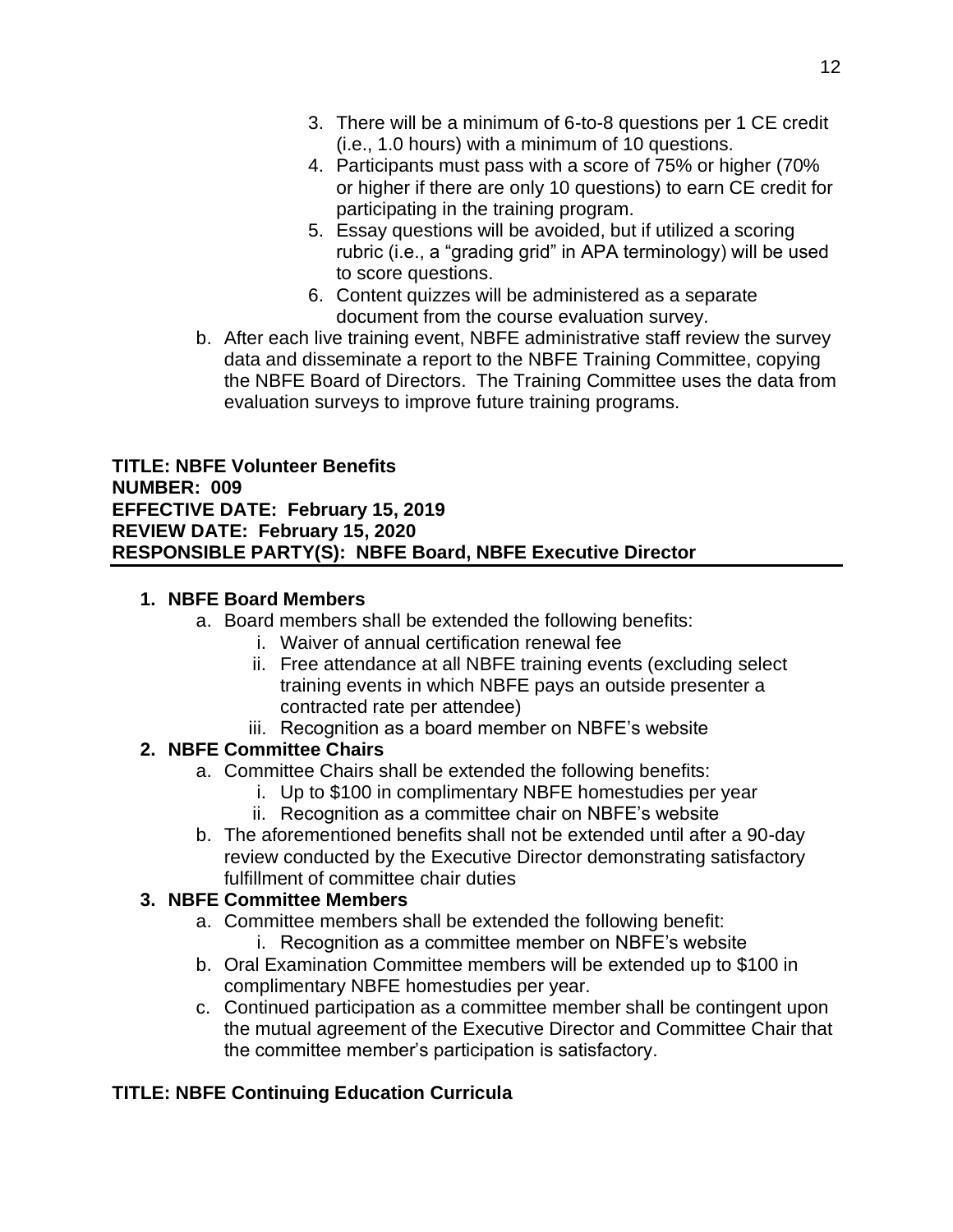### 1. **Purpose of Training Curricula**

a. All NBFE training programs are intended to fulfill the purpose of equipping mental health professionals with the knowledge, skills, and resources to provide quality forensic mental health evaluation and/or consultation, training, and/or advocacy in the field of forensic mental health.

# **2. Training Proposals**

- a. No continuing education (CE) event shall be approved or administered by NBFE without the presenter having submitted a proposal that has been reviewed and approved by NBFE administrative staff and/or NBFE's Training Committee. Proposals will adhere to the required components of all CE authorities (e.g., NBCC, APA, etc.) and include (but are not limited to) the following:
	- i. Presenter's name(s), credentials, contact information, and professional affiliation(s)
	- ii. Proposed title of training event(s)
	- iii. Description of training event(s)
	- iv. Minimum of three (3) learning objectives
	- v. Brief professional biography of presenter(s)
	- vi. Professional headshot photo of presenter(s)
	- vii. Attestation that the presenter(s) will include in their presentation statements that describe the accuracy and utility of the materials presented, the empirical basis of such statements, the limitations of the content being taught, and the severe and the most common risks
	- viii. Minimum of three professional/academic sources to be referenced during the training (in APA format)
	- ix. Proposed disclosure statement(s) (see [Policy 10.2\)](#page-12-0)
	- x. Copy of the professional curriculum vitae (CV) or resume of all presenter(s)
	- xi. Signed payment (if applicable) and copyright/ownership clause
- b. Training Proposals will be reviewed by the NBFE E.D. and/or Training Committee to ensure that all CE/accreditation standards have been met, that there are no foreseen ethical concerns for the program content, and that the content is relevant and appropriate for a clinical and/of forensic audience.

# <span id="page-12-0"></span>**3. Potential Conflicts of Interest**

a. As a sponsor of continuing education, NBFE is committed to the identification and resolution of potential conflicts of interest in the planning, promotion, delivery, and evaluation of continuing education. Consistent with concepts outlined in the American Psychological Association (APA)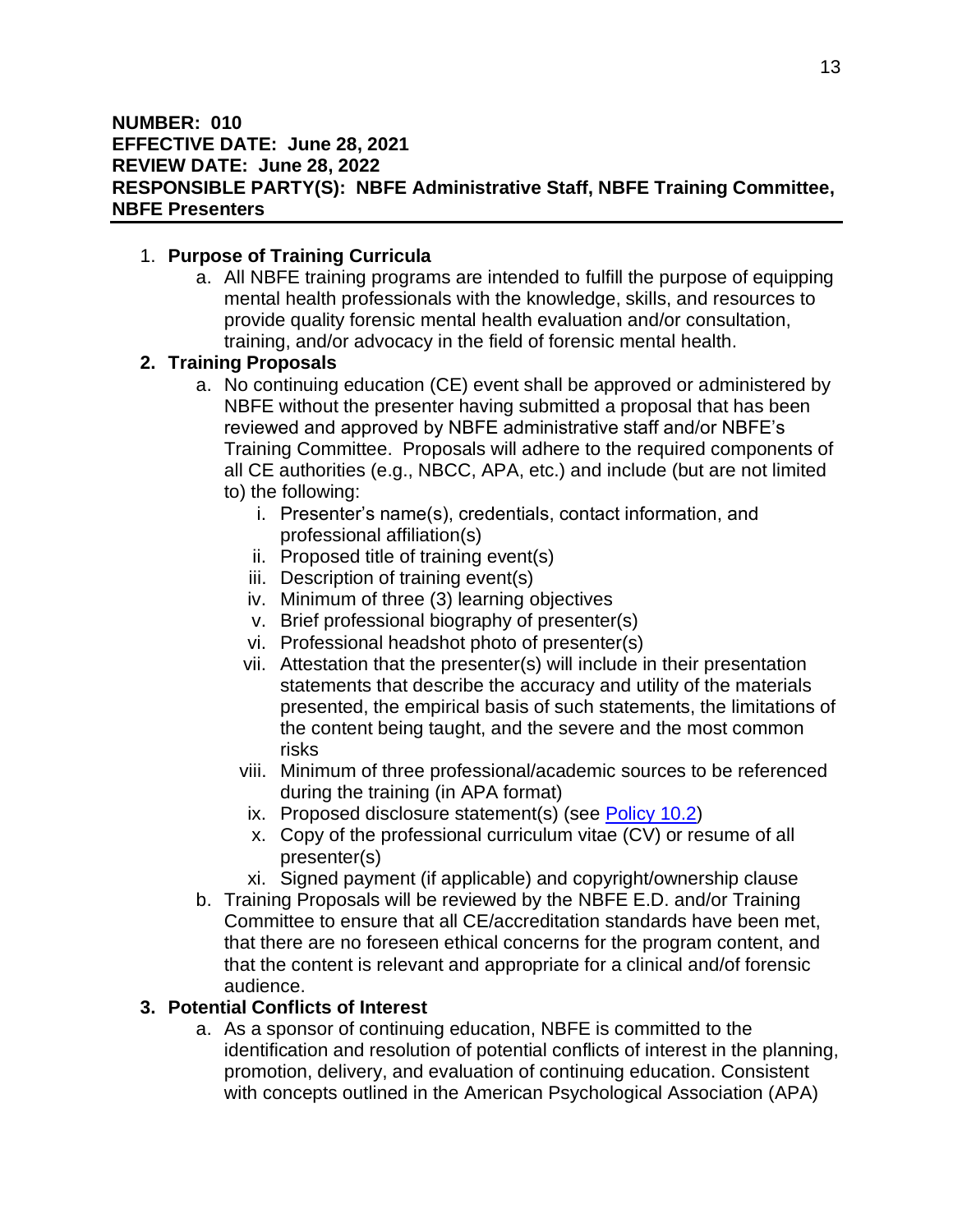*Ethical Principles of Psychologists* and *Code of Conduct*, potential conflicts of interest occur when an individual assumes a professional role in the planning, promotion, delivery, or evaluation of continuing education where personal, professional, legal, financial, or other interests could reasonably be expected to impair his or her objectivity, competence, or effectiveness.

- **b. Potential Conflicts of Interests in the Planning of Continuing Education:**
	- i. NBFE's administrative staff and Training Committee are responsible to identify, declare, and resolve any potential conflict of interest NBFE may have in offering any specific program of continuing education.
		- 1. In the event of a potential conflict of interest, NBFE's E.D. and/or Training Committee will assume responsibility to resolve the potential conflict by identifying the nature of the conflict, examining options for addressing the conflict, choosing an appropriate course of action, and notifying the NBFE Board of Directors of the actions taken.
	- ii. NBFE requires that professionals participating in the planning of continuing education identify any potential conflict of interest they may have in the review, selection, development, delivery, or evaluation of that program and disclose the conflict or recuse themselves from any decision-making concerning that program.
		- 1. In the event of a potential conflict of interest, NBFE's E.D. and/or Training Committee Chair will ensure that the individual recuses him or herself from the planning process.

### **c. Potential Conflicts of Interest in the Promotion of Continuing Education:**

- i. When preparing promotional material for continuing education, NBFE includes information concerning any financial support, including in-kind support, provided by another party.
- ii. NBFE also informs potential participants of any potential conflicts of interest an instructor.
- iii. If there is no financial support or any potential conflict of interest or commercial support, NBFE will ensure that is clearly stated in the promotional material.
- iv. If information about financial support or any potential conflict of interest is not included in the promotional material prepared for continuing education, NBFE will clearly indicate how a potential participant can secure that information.

## **d. Potential Conflicts of Interest in the Delivery of Continuing Education:**

i. NBFE requires that there is a process to clearly describe any financial support for a continuing education program at the time the continuing education program begins. Any other relationship that